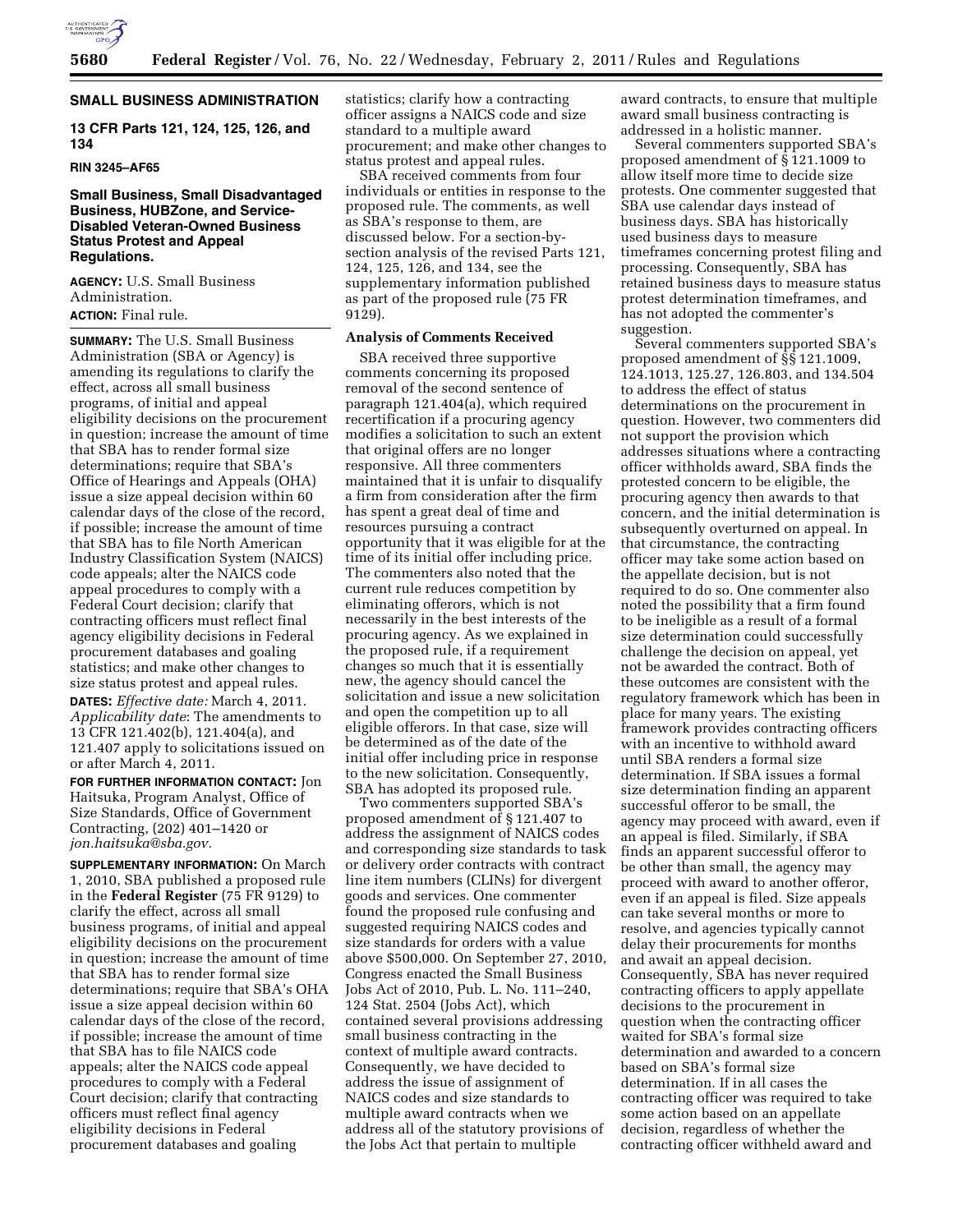waited for SBA's formal size determination, contracting officers would likely award before SBA issues a formal size determination, which could result in an increase in the number of ineligible firms performing the base terms of set-aside contracts. Similarly, if SBA issues a formal size determination finding the apparent successful offeror to be other than small and the contracting officer awards to another concern, it would be costly for the Government to have to terminate the award to an eligible concern based on an appellate decision finding the initial successful offeror to be eligible. Thus, SBA is adopting the proposed rule without modification.

One commenter supported SBA's proposed amendment of § 134.316 to require OHA to issue a NAICS code appeal decision within 15 calendar days of the close of the record. However, after further internal review and discussion SBA decided to remove the NAICS code appeal decision deadline. OHA prioritizes NAICS code appeals and issues decisions as soon as practicable, because of the time sensitive nature of such an appeal.

One commenter objected to SBA's proposed amendment of § 134.304 to allow SBA to file a NAICS code appeal at any time before offers are due. The commenter recommended that SBA be allowed to file a NAICS code appeal up to 15 calendar days before offers are due. However, the commenter's proposal would extend the deadline for an SBA NAICS code appeal by only five days in many cases, since offers are often due 30 days after issuance of a solicitation and SBA currently must file a NAICS code appeal within 10 calendar days of issuance of a solicitation. As SBA stated in the preamble of the proposed rule, SBA often does not find out about egregious NAICS codes and/ or size standard designations until well after the solicitation has been issued. SBA anticipates that it will file relatively few NAICS code and size standard appeals, but needs to be able to intervene to stop clear-cut abuses. Thus, SBA is adopting the proposed rule without modification.

One commenter suggested that SBA should require firms to recertify their size prior to award and on an annual basis. The commenter suggested that procuring agencies should not exercise any option with a firm that is other than small. This comment is beyond the scope of this rule. SBA considered these issues when it issued its recertification rule (71 FR 66434), and believes requiring such action could seriously disrupt the procurement process and result in unacceptable costs for

procuring agencies and contractors. SBA notes that recertification is required in all cases where there is an acquisition, merger or novation and, for long-term contracts, prior to the sixth year and prior to each option thereafter (see § 121.404(g)).

# **Compliance With Executive Orders 12866, 12988, 13132, the Paperwork Reduction Act (44 U.S.C. Ch. 35), and the Regulatory Flexibility Act (5 U.S.C. 601–612), Executive Order 12866**

The Office of Management and Budget (OMB) has determined that this final rule is a significant regulatory action for purposes of Executive Order 12866. Accordingly, the next section contains SBA's Regulatory Impact Analysis. This is not a major rule, however, under the Congressional Review Act, 5 U.S.C. 800.

### **Regulatory Impact Analysis**

1. *Is there a need for the regulatory action?* 

SBA's mission is to aid and assist small businesses through a variety of financial, procurement, business development, and advocacy programs. To effectively assist the intended beneficiaries of these programs, SBA must establish distinct definitions of which businesses are deemed small businesses. The Small Business Act (15 U.S.C. 632(a)) delegates the responsibility for establishing small business definitions to SBA's Administrator. This act also provides SBA with the authority to determine which businesses are small businesses concerns (15 U.S.C. 637(b)(1)(G)(6)). The supplementary information section of the proposed and final rule explains SBA's reasons for revising the size protest and appeal timeframes and application of final decisions on size and other small business status determinations. SBA believes that these changes are needed to provide clarity to procuring agencies and contractors.

2. *What are the potential benefits and costs of this regulatory action?* 

SBA believes that more realistic timeframes for filing and rendering decisions on size protest and NAICS code appeal cases will improve the functioning of the size protest and size determination processes. Small businesses will have a sufficient time in which to raise size and NAICS classification issues and SBA will have more time, if needed, to prepare thorough decisions.

The final provisions may have cost implications associated with delays to the contracting process. Contracting officers may have to wait an additional five business days in some cases before SBA renders a size determination.

However, contracting officers are already generally required to withhold award for 15 days for a Historically Underutilized Business Zone (HUBZone), Small Disadvantaged Business (SDB), or Service-Disabled Veteran-Owned (SDVO) status protest. SBA believes that the potential costs associated with delays in the contracting process are relatively minor and are significantly outweighed by the benefits to the integrity of small business procurement programs and the intended beneficiaries.

3. *What are the alternatives to this final rule?* 

SBA considered as an alternative completing size determinations within 10 business days of receiving all requested information from the protested concern. Although this would also achieve the objective of this final rule, it would create uncertainty as to when a size determination would actually be rendered. If the necessary information requested of a business is received within the three-day period requested by SBA, a size determination will be completed within 13 days. However, if the protested concern submits incomplete information, the size determination period will vary depending on the circumstances. SBA believes a 15-day period is sufficient in most cases and provides a degree of certainty to contracting officers. It also reinforces the importance of promptly providing information to SBA.

#### **Executive Order 12988**

For purposes of Executive Order 12988, SBA has drafted this final rule, to the extent practicable, in accordance with the standards set forth in section 3(a) and 3(b)(2) of that Order, to minimize litigation, eliminate ambiguity, and reduce burden. This rule has no preemptive or retroactive effect.

## **Executive Order 13132**

This rule does not have federalism implications as defined in Executive Order 13132. It will not have substantial direct effects on the States, on the relationship between the national government and the States, or on the distribution of power and responsibilities among the various layers of government, as specified in the order. As such, it does not warrant the preparation of a Federalism Assessment.

#### **Paperwork Reduction Act**

For the purpose of the Paperwork Reduction Act, 44 U.S.C. Ch. 35, SBA has determined that this final rule will not impose new reporting requirements nor will require new recordkeeping requirements.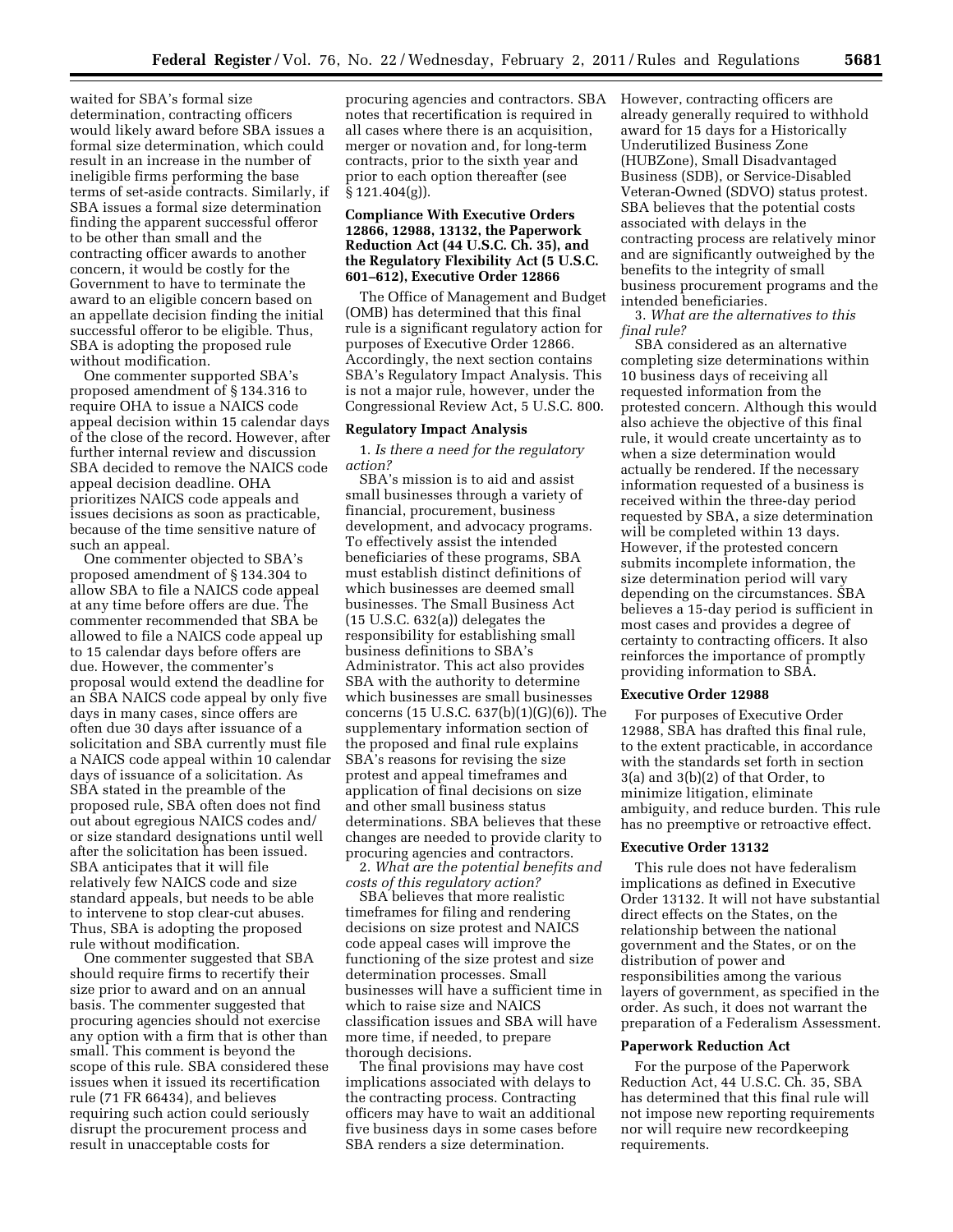## **Regulatory Flexibility Act**

SBA has determined that this final rule could have a significant economic impact on a substantial number of small entities within the meaning of the Regulatory Flexibility Act (RFA), 5 U.S.C. 601–612. Therefore, SBA has prepared a Final Regulatory Flexibility Act (FRFA) analysis addressing this final rule.

## **FRFA**

When preparing a Regulatory Flexibility Analysis, an agency shall address all of the following: the need for, and objectives of, the rule; the estimated number of small entities to which the rule may apply; the projected reporting, recordkeeping and other compliance requirements; steps taken to minimize the significant economic impact on small entities. This FRFA considers these points and the impact this final rule may have on small entities.

#### *a. Need for, and Objectives of, the Rule*

Under the Small Business Act, SBA is authorized to determine the size of a business entity. 15 U.S.C. 632. SBA's standards and definitions relating to formal size determinations and NAICS code designation for small business concerns are set forth in 13 CFR part 121. The rules for procedures governing cases before OHA are set forth in 13 CFR part 134.

SBA's regulations currently provide that SBA will issue a formal size determination within 10 working days of its receipt of a size protest, ''if possible.'' 13 CFR 121.1009(e). The FAR currently provides that a contracting officer should withhold award for 10 business days after SBA's receipt of a size protest, after which time the

contracting officer may proceed with award if ''further delay would be disadvantageous to the Government.'' FAR 19.302(h)(2). The FAR further provides that a contracting officer need not withhold award if he or she determines in writing that award must be made to protect the public interest. FAR 19.302(h)(1).

After SBA receives a size protest it notifies the protested concern, and the protested concern is provided three business days to respond to the protest. Thus, SBA generally has only five business days to draft a formal size determination. In some cases, protested concerns ask for additional time to submit the requested information. In other cases, the information submitted by the protested concern leads the size specialist to request additional information. Size specialists typically have to sift through voluminous documentation before reaching a decision.

Current regulations provide SBA with 15 business days to decide socioeconomic status protests, such as HUBZone, SDB and SDVO. 13 CFR 124.1013(a), 125.27(d), 126.803(b). Increasing the amount of time SBA has to make a size determination will allow size specialists adequate time to perform a thorough review and prepare a carefully constructed determination. Increasing the amount of time SBA has to render a formal size determination will also make SBA's regulations consistent and coherent across programs.

SBA's regulations currently do not address the amount of time OHA has to render a decision in connection with a size or NAICS code appeal. SBA is amending its regulations to require OHA to issue size appeal decisions within 60

business days of the close of the record, if possible, and render NAICS code appeal decision as soon as practicable.

The final rule will require the contracting officer to update Federal procurement databases to reflect final agency status determinations.

## *b. Estimate of the Number of Small Entities to Which the Rule May Apply*

The RFA directs agencies to provide a description of and, where feasible, an estimate of the number of entities that may be affected by the final rule. The RFA defines ''small entity'' to include ''small businesses,'' ''small organizations,'' and ''small governmental jurisdictions.'' SBA's programs do not apply to "small organizations" or "small governmental jurisdictions'' because they are non-profit or governmental entities and do not qualify as ''business concerns'' within the meaning of SBA's regulations. SBA's programs apply only to for-profit business concerns. Therefore, this final rule (like the regulation currently in effect) will not impact small organizations or small governmental jurisdictions.

The final rule will have no direct negative impact on any small business concern, since it is aimed at preventing other than small concerns from receiving or performing contracts set aside for small business concerns. The final rule will indirectly benefit small business concerns by preventing awards to ineligible concerns, or shortening the length of time other than small concerns perform small business set-aside contracts. SBA maintains an internal database of all size protest processed by the agency and the following table was constructed to illustrate the number of protest processed in the last five fiscal years.

| Size protests | FY 2005                        | FY 2006                        | FY 2007                  | FY 2008                        | FY 2009                  |
|---------------|--------------------------------|--------------------------------|--------------------------|--------------------------------|--------------------------|
|               | 459<br>122<br>190<br>115<br>32 | 593<br>139<br>219<br>163<br>72 | 451<br>131<br>193<br>119 | 493<br>104<br>200<br>115<br>74 | 488<br>146<br>207<br>128 |

There are more than 330,000 concerns listed as small business concerns in the Dynamic Small Business Search of the Central Contractor Registration database. Based on data for fiscal years 2005–2009, SBA processes an average of nearly 500 size protests each fiscal year, resulting in 41 percent being determined to be small and 26 percent determined to be other than small. The rest are dismissed on procedural grounds. Thus, the number of concerns

affected by this rule, regardless of size, will be approximately 330 per year, as compared to 330,000 small business concerns that are active in the Federal Government marketplace. The number of protests in other small business programs is significantly less than the numbers of size protests received.

# *c. Projected Reporting, Recordkeeping and Other Compliance Requirements*

This final rule would not impose any new information collection requirement on small businesses. This final rule will require contracting officers to update Federal procurement databases to reflect final agency status decisions. Contracting officers should currently be updating these databases, and this rule will make it clear that this must be done.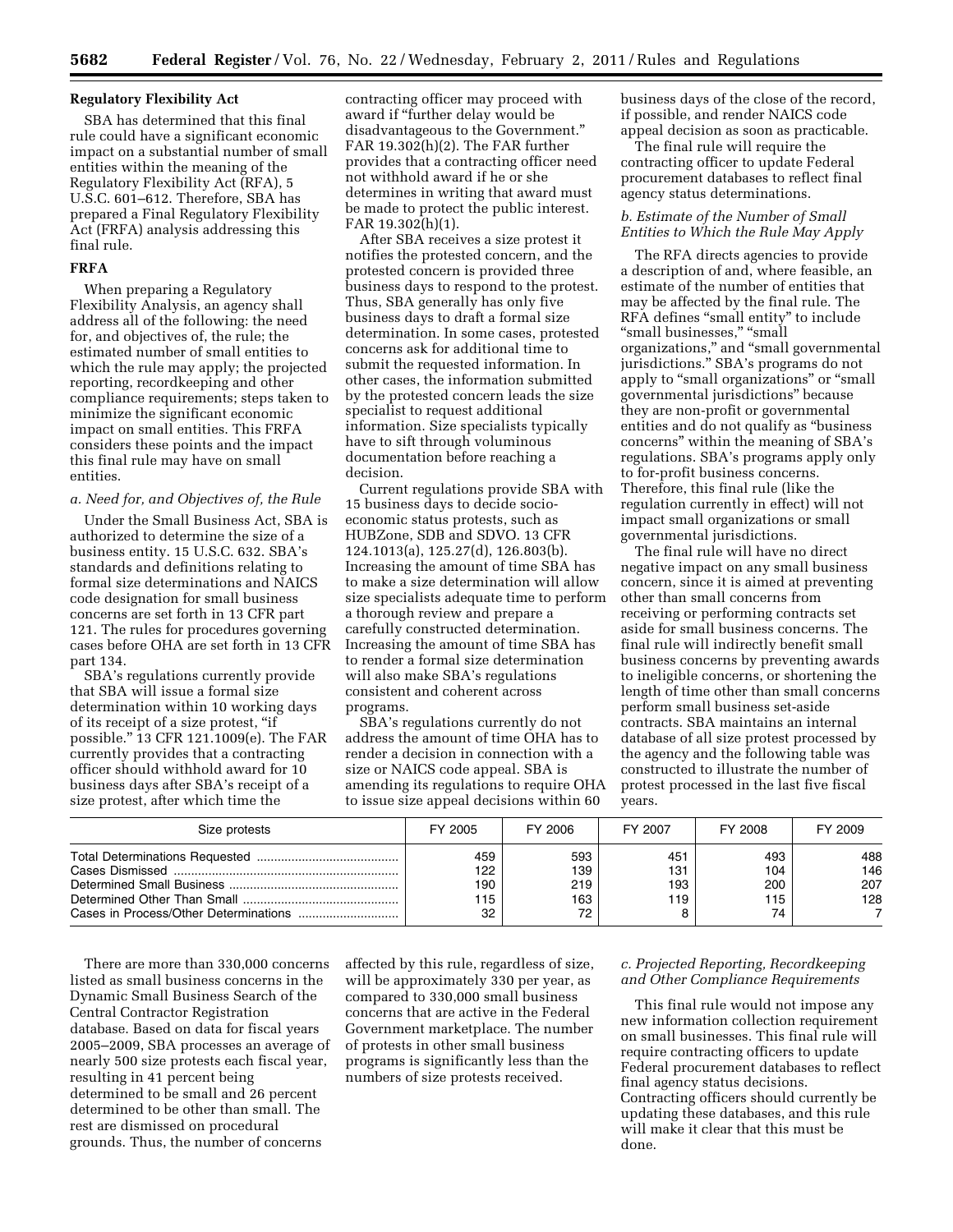## *d. Steps Taken to Minimize the Significant Economic Impact on Small Entities*

This final rule should not result in a significant economic impact on small entities. This final rule will extend the timeframe SBA has for determining size of an entity resulting from a size protest. The addition of the five business days will allow SBA more time to adequately review the documentation needed to render a decision and will make SBA's regulations consistent across programs. The timeframe imposed on OHA for rendering decision resulting from appeals should minimize the economic impact on small entities by providing a decision in a timely manner.

#### *e. Conclusion*

Based on the foregoing, SBA has determined that this final rule will not have a significant impact on a substantial number of small entities with the meaning of the RFA.

## **List of Subjects in 13 CFR Parts 121, 124, 125, 126, and 134**

Administrative practice and procedure, Government procurement, Government property, Grant programs business, Loan programs—business, Individuals with disabilities, Reporting and recordkeeping requirements, Small businesses.

For the reasons stated in the preamble, SBA amends parts 121, 124, 125, 126, and 134 of title 13 of the Code of Federal Regulations as follows:

## **PART 121—SMALL BUSINESS SIZE REGULATIONS**

■ 1. The authority citation for part 121 continues to read as follows:

**Authority:** 15 U.S.C. 632, 634(b)(6), 636(b), 637(a), 644, 662(5) and 694a; Public Law 105–135, sec. 401 *et seq.,* 111 Stat. 2592.

## **Subpart A—Size Eligibility Provisions and Standards**

## **§ 121.402 [Amended]**

 $\blacksquare$  2. Amend § 121.402(b) by removing the third sentence.

## **§ 121.404 [Amended]**

■ 3. Amend § 121.404(a) by removing the second sentence.

 $\blacksquare$  4. Amend § 121.1009 by revising paragraphs (a),  $(g)(1)$ ,  $(g)(2)$ ,  $(g)(3)$ , and (h) to read as follows:

## **§ 121.1009 What are the procedures for making the size determination?**

(a) *Time frame for making size determination.* (1) After receipt of a protest or a request for a formal size determination, the SBA Area Office will issue a formal size determination within 15 business days, if possible.

(2) The contracting officer may award a contract after receipt of a protest if the contracting officer determines in writing that an award must be made to protect the public interest. Notwithstanding such a determination, the provisions of paragraph (g) of this section apply to the procurement in question.

(3) If SBA does not issue its determination within 15 business days (or request an extension that is granted), the contracting officer may award the contract if he or she determines in writing that there is an immediate need to award the contract and that waiting until SBA makes its determination will be disadvantageous to the Government. Notwithstanding such a determination, the provisions of paragraph (g) of this section apply to the procurement in question.

- \* \* \* \* \*
	- (g) \* \* \*

(1) A contracting officer may award a contract to a protested concern after the SBA Area Office has determined either that the protested concern is an eligible small business or has dismissed all protests against it. If OHA subsequently overturns the Area Office's determination or dismissal, the contracting officer may apply the OHA decision to the procurement in question.

(2) A contracting officer shall not award a contract to a protested concern that the Area Office has determined is not an eligible small business for the procurement in question.

(i) If a contracting officer receives such a determination after contract award, and no OHA appeal has been filed, the contracting officer shall terminate the award.

(ii) If a timely OHA appeal is filed after contract award, the contracting officer must consider whether performance can be suspended until an appellate decision is rendered.

(iii) If OHA affirms the size determination finding the protested concern ineligible, the contracting officer shall either terminate the contract or not exercise the next option.

(3) The contracting officer must update the Federal Procurement Data System and other procurement reporting databases to reflect the final agency size decision (the formal size determination if no appeal is filed or the appellate decision).

\* \* \* \* \*

(h) *Limited reopening of size determinations.* SBA may, in its sole discretion, reopen a formal size determination to correct an error or mistake, provided it is within the appeal period and no appeal has been filed with OHA. Once the agency has issued a final decision (either a formal size determination that is not timely appealed or an appellate decision), SBA cannot re-open the size determination.

 $\blacksquare$  5. Amend § 121.1101 by revising paragraph (b) to read as follows:

## **§ 121.1101 Are formal size determinations subject to appeal?**

\* \* \* \* \* (b) OHA will review all timely appeals of size determinations.

- 6. Amend § 121.1103 as follows:
- a. Revise the section heading; ■ b. In paragraph (a), add a new
- sentence after the first sentence and before the second sentence;
	- $\blacksquare$  c. Revise paragraph (b)(1);
- d. Remove paragraphs (b)(4), and (b)(5); and
- e. Add new paragraph (c).

#### **§ 121.1103 What are the procedures for appealing a NAICS code or size standard designation?**

(a) \* \* \* A NAICS code appeal may include an appeal involving the applicable size standard, such as where more than one size standard corresponds to the selected NAICS code or there is a question as to the size standard in effect at the time the solicitation was issued or amended. \* \* \*

(b)  $* * * *$ 

(1) An appeal from a contracting officer's NAICS code or size standard designation must be served and filed within 10 business days after the issuance of the solicitation or amendment affecting the NAICS code or size standard. However, SBA may file a NAICS code appeal at any time before offers are due. OHA will summarily dismiss an untimely NAICS code appeal.

\* \* \* \* \* (c) *Procedure after a NAICS code appeal is filed and served.* 

(1) Upon receipt of the service copy of a NAICS code appeal, the contracting officer shall:

(i) Stay the solicitation;

(ii) Advise the public, by amendment to the solicitation or other method, of the existence of the NAICS code appeal and the procedures and deadline for interested parties to file and serve arguments concerning the appeal;

(iii) Send a copy of (or an electronic link to) the entire solicitation, including amendments, to OHA;

(iv) File and serve any response to the appeal prior to the close of the record; and

(v) Inform OHA of any amendments, actions or developments concerning the procurement in question.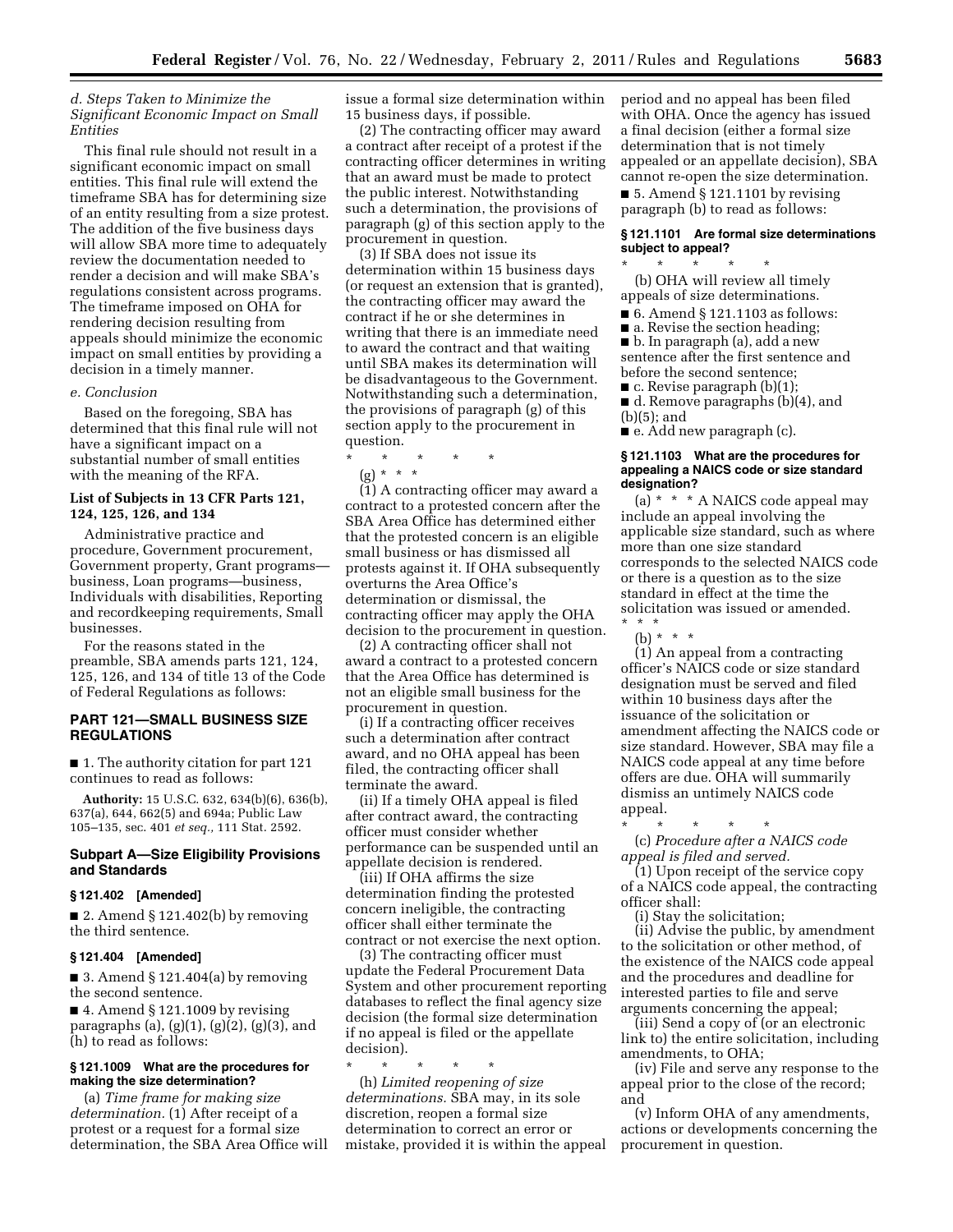(2) Upon receipt of a NAICS code appeal, OHA shall:

(i) Notify the appellant, the contracting officer, the SBA and any other known party of the date OHA received the appeal and the date the record will close; and

(ii) Conduct the appeal in accordance with part 134 of this chapter.

(3) Any interested party may file and serve its response to the NAICS code appeal.

## **PART 124—8(a) BUSINESS DEVELOPMENT/SMALL DISADVANTAGED BUSINESS STATUS DETERMINATIONS**

■ 7. The authority citation for part 124 continues to read as follows:

**Authority:** 15 U.S.C. 634(b)(6), 636(j), 637(a), 637(d) and Pub. L. 99–661, Pub. L. 100–656, sec. 1207, Pub. L. 100–656, Pub. L. 101–37, Pub. L. 101–574, and 42 U.S.C. 9815.

## **Subpart B—Eligibility, Certification, and Protests Relating to Federal Small Disadvantaged Business Programs**

■ 8. Amend § 124.1013 as follows:

■ a. Remove the second sentence in paragraph (a);

- b. Revise paragraph (b);
- $\blacksquare$  c. Revise paragraph  $(d)(1);$

 $\blacksquare$  d. Revise paragraphs (h)(1) and (h)(2); and

■ e. Add new paragraphs (h)(3) and (h)(4).

## **§ 124.1013 How does SBA make disadvantaged status determinations in considering an SDB protest?**

\* \* \* \* \* (b) *Award of contract.* (1) The contracting officer may award a contract after receipt of a protest if the contracting officer determines in writing that an award must be made to protect the public interest. Notwithstanding such a determination, the provisions of paragraph (h) of this section apply to the procurement in question.

(2) If SBA does not issue its determination within 15 business days (or request an extension that is granted), the contracting officer may award the contract if he or she determines in writing that there is an immediate need to award the contract and that waiting until SBA makes its determination will be disadvantageous to the Government, Notwithstanding such a determination, the provisions of paragraph (h) of this section apply to the procurement in question.

- \* \* \* \* \*
- (d) \* \* \*

(1) Except with respect to a concern which is a current Participant in SBA's 8(a) BD program and is authorized

under § 124.1013(b)(3) to submit an affidavit concerning its disadvantaged status, the disadvantaged status determination will be based on the protest record, including reasonable inferences therefrom, as supplied by the protested concern, SBA or others.

\* \* \* \* \*

(h) \* \* \*

(1) A contracting officer may award a contract to a protested concern after the DC/SDBCE has determined either that the protested concern is an eligible SDB or has dismissed all protests against it. If the AA/GCBD subsequently overturns the initial determination or dismissal, the contracting officer may apply the appeal decision to the procurement in question.

(2) A contracting officer shall not award a contract to a protested concern that the DC/SDBCE has determined is not an eligible SDB for the procurement in question.

(i) If a contracting officer receives such a determination after contract award, and no appeal has been filed, the contracting officer shall terminate the award.

(ii) If a timely appeal is filed after contract award, the contracting officer must consider whether performance can be suspended until an appellate decision is rendered.

(iii) If the AA/GCBD affirms the initial determination finding that the protested concern ineligible, the contracting officer shall either terminate the contract or not exercise the next option.

(3) The contracting officer must update the Federal Procurement Data System and other procurement reporting databases to reflect the final agency SDB decision (the decision of the AA/SDBCE if no appeal is filed or the decision of the AA/GCBD).

(4) A concern found to be ineligible is precluded from applying for SDB certification for 12 months from the date of the final agency decision (whether by the DC/SDBCE, without an appeal, or by the AA/GCBD on appeal). A concern found to be ineligible is also precluded from representing itself as an SDB for a subcontract unless it overcomes the reasons for the protest (*e.g.,* it changes its ownership to satisfy the definition of an SDB set forth in § 124.1002).

#### **§ 124.1014 [Amended]**

 $\blacksquare$  9. Amend § 124.1014 by removing paragraph (f) and redesignating paragraphs (g) through (i) as paragraphs (f) through (h), respectively.

## **PART 125—GOVERNMENT CONTRACTING PROGRAMS**

■ 10. The authority citation for part 125 continues to read as follows:

**Authority:** 15 U.S.C. 632(p), (q); 634(b)(6); 637; 644 and 657(f).

# **Subpart D—Protests Concerning SDVO SBCs**

■ 11. Amend § 125.27 by revising paragraphs (e) and (g) to read as follows:

#### **§ 125.27 How will SBA process an SDVO protest?**

\* \* \* \* \* (e) *Award of contract.* (1) The contracting officer may award a contract after receipt of a protest if the contracting officer determines in writing that an award must be made to protect the public interest. Notwithstanding such a determination, the provisions of paragraph (g) of this section apply to the

procurement in question. (2) If SBA does not issue its determination within 15 business days (or request an extension that is granted), the contracting officer may award the contract if he or she determines in writing that there is an immediate need to award the contract and that waiting until SBA makes its determination will be disadvantageous to the Government. Notwithstanding such a determination, the provisions of paragraph (g) of this section apply to the procurement in question.

\* \* \* \* \* (g) *Effect of determination.* (1) A contracting officer may award a contract to a protested concern after the Director, Office of Government Contracting (D/GC) has determined either that the protested concern is an eligible SDVO or has dismissed all protests against it. If OHA subsequently overturns the D/GC's determination or dismissal, the contracting officer may apply the OHA decision to the procurement in question.

(2) A contracting officer shall not award a contract to a protested concern that the D/GC has determined is not an eligible SDVO for the procurement in question.

(i) If a contracting officer receives such a determination after contract award, and no OHA appeal has been filed, the contracting officer shall terminate the award.

(ii) If a timely OHA appeal is filed after award, the contracting officer must consider whether performance can be suspended until an appellate decision is rendered.

(iii) If OHA affirms the D/GC's determination finding the protested concern ineligible, the contracting